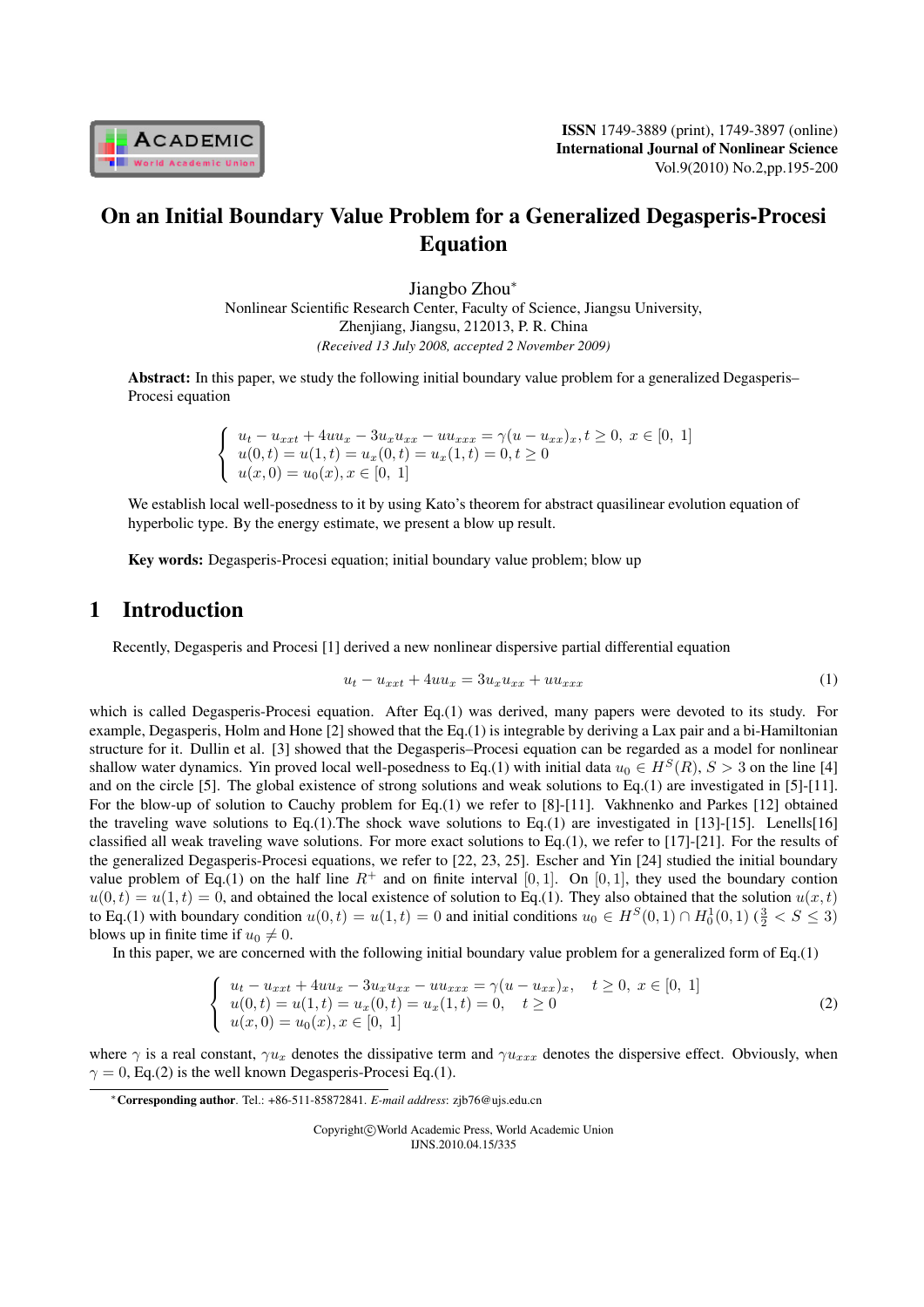The remainder of the paper is organized as follows. In Section 2, we establish the local well-posedness to the closedloop system (2) by Kato's theorem [26]. In Section 3, by using multiplier technique, we obtain the energy estimate. A blow-up phenomena is presented in this section.

We will use the following notation without further comment.  $*$  for convolution;  $L(Y, X)$  for all bounded linear operator from Banach space Y to X  $(L(X)$  if  $X = Y)$ ;  $\partial_x = \partial/\partial x$ ;  $\Lambda = (1 - \partial_x^2)^{\frac{1}{2}}$ ;  $H^S = H^S(0, 1)$  with the norm  $\|\cdot\|_{H^S} = \|\cdot\|_S$ ;  $L^2 = L^2(0,1)$  with the norm  $\|\cdot\|_{L^2}$ ;  $H_{0,1}^S = \{u \in H^S(0,1): u(0,t) = u(1,t)\}$ ;  $[A, B]$  denotes the commutator of the linear operators A and B;  $C^k(I; X)$  for the space of all k times continuously differentiable functions defined on an interval  $I$  with values in Banach space  $X$ .

#### 2 Local well-posedness

In this section , we will apply Kato's theorem [26] to esstablish the local well-posedness for the closed-loop system (2). For convenience, we state Kato's theorem in the form suitable for our purpose.

Consider the Cauchy problem associated to a quasilinear evolution equation

$$
\begin{cases} \frac{du}{dt} + A(u)u = f(u) \in X, \quad t \ge 0\\ u(0) = u_0 \in Y, \end{cases}
$$
\n(1)

where  $A(u)$  is a linear operator depending on the unknown u, and  $u_0$  the initial value. To study the Cauchy problem (local in the time) associated to (1), we will make the following assumptions:

(X) X and Yare reflexive Banach spaces where  $Y \subset X$ , with the inclusion continuous and dense, and there is and isomorphism Q from Y onto X such that  $\|\phi\|_Y = \|Q\phi\|_X$  for all  $\phi \in Y$ .

 $(A_1)$  Let W be an open ball centered in 0 and contained in Y. The linear operator  $A(u)$  belongs to  $G(X, 1, \beta)$  where  $\beta$ is a real number, i.e.,  $-A(u)$  generates a  $C_0$  – semigroup such that  $||e^{-sA(u)}||_{B(X)} \le e^{\beta s}$ .

Note that if *X* is a Hilbert space, then  $A \in G(X, 1, \beta)$  if and only if

 $(A\phi, \phi)_X \geq -\beta ||\phi||_X^2, \ \forall \phi \in D(A),$ 

(b)  $(A + \lambda I)$  is onto for some (all)  $\lambda > \beta$ .

Under these conditions  $A(u)$  is said to be quasi-m-accretive.

 $(A_2)$  The map  $w \in W \to B(w) = [Q, A(w)]Q^{-1} \in L(X)$  is uniformly bounded and Lipschitz continuous, that is, there exist constants  $\lambda_1, \mu_1 > 0$ , such that for all  $w, y \in W$ ,

$$
||B(w)||_{L(X)} \leq \lambda_1,
$$

 $(A_3)$   $X \subseteq D(A(w))$  for each  $w \in W$  (so that  $A(w)|_Y \in L(Y, X)$  by the Closed Graph theorem). Moreover, the map  $w \in W \to A(w) \in L(Y, X)$  satisfies the following Lipschitz condition:

$$
||A(w) - A(y)||_{L(Y,X)} \leq \mu_2 ||w - y||_X,
$$

for all  $w, y \in W$ , where  $\mu_2$  is a non-negative constant.

(f) The function  $f: W \to Y$  is bounded, i.e., there is a constant  $\lambda_2 > 0$  such that  $||f(w)||_Y \leq \lambda_2$  for all  $w \in W$ , and the function  $w \in X \to f(w)$  is Lipschitz in  $X$  (resp. in  $Y$ ), i.e.

$$
||f(w) - f(y)||_X \le \mu_3 ||w - y||_X, \quad \forall w, y \in W,
$$
  

$$
||f(w) - f(y)||_Y \le \mu_4 ||w - y||_Y, \quad \forall w, y \in W,
$$

where  $\mu_3$ ,  $\mu_4$  is non-negative constant.

We are now in position to state Kato's local well posedness result.

**Theorem 1 (Kato's theorem [26])** Assume conditions (X), (A<sub>1</sub>)-(A<sub>3</sub>) and (f) hold. Given  $u_0 \in Y$ , there is  $T > 0$  and  $u$ nique solution  $u \in C([0,T];Y) \cap C^1([0,T];X)$  to (1) with  $u(0) = u_0$ . Moreover, the map  $u_0 \in Y \to u \in C([0,T];Y)$ *is continuous.*

We now provide the framework in which we shall reformulate problem (2). Let  $m = u - u_{xx}$ , then the first equation of (2) takes the form of a quasi-linear evolution equation of hyperbolic type

$$
m_t + u m_x + 3u_x m = \gamma m_x. \tag{2}
$$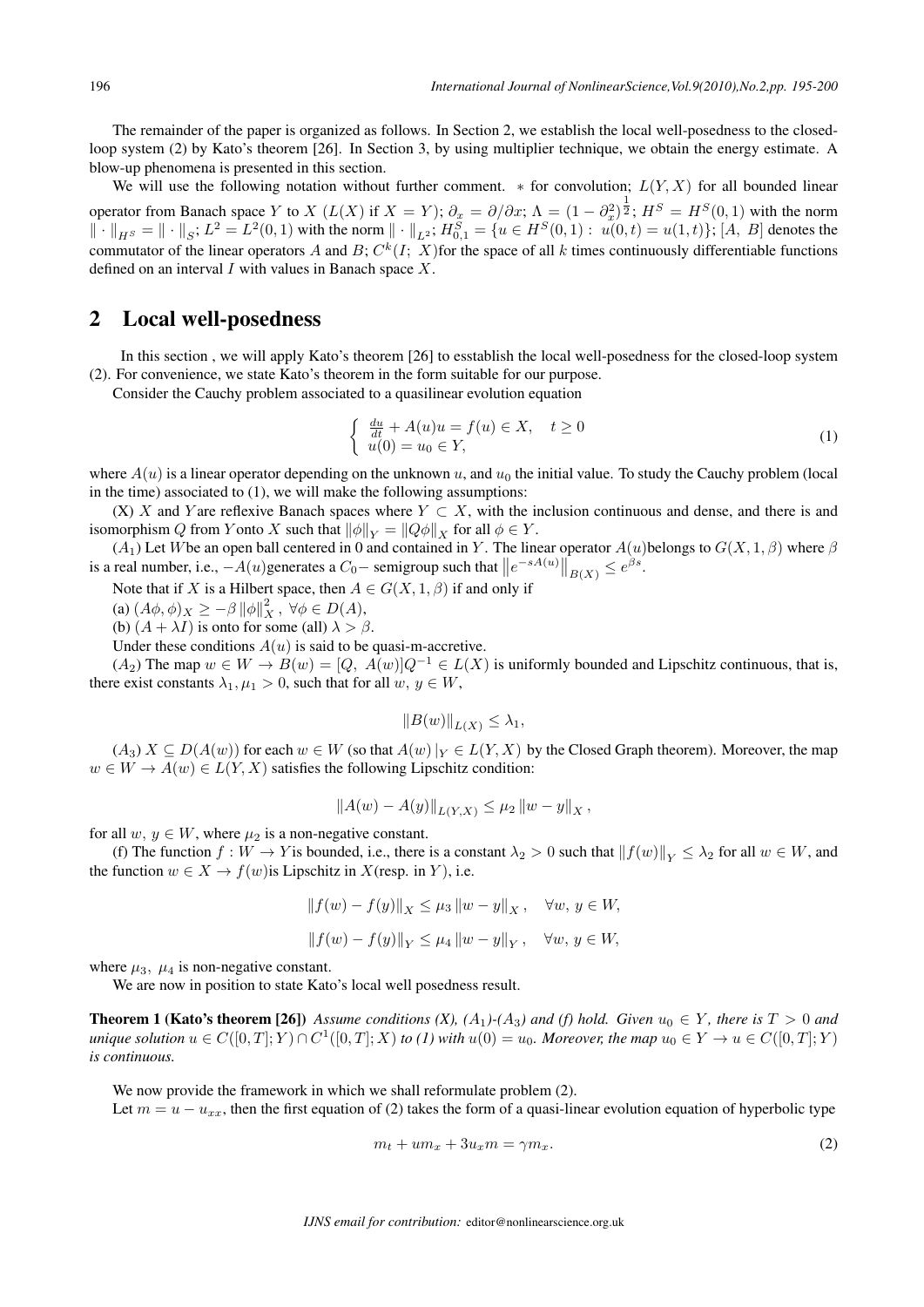By using the operator  $G(x) = \frac{\cosh(x-[x]-\frac{1}{2})}{2\sinh(\frac{1}{2})}$  $\frac{\ln(x - \lfloor x \rfloor - \frac{\pi}{2})}{2 \sinh(\frac{1}{2})}$ , where  $\lfloor x \rfloor$  denotes the integer part of  $x \in [0, 1]$ , then  $(1 - \partial_x^2)^{-1} f = G * f$ ,  $\forall f \in L^2$  and  $G * m = u$ . Using this identity, we can rewrite Eq.(2) as

$$
u_t + uu_x + \partial_x (G \ast (\frac{3}{2}u^2)) = \gamma u_x
$$

Then the closed-loop system (2) becomes

$$
\begin{cases}\n u_t + uu_x + \partial_x (G * (\frac{3}{2}u^2)) = \gamma u_x, & t \ge 0, \ x \in [0, 1] \\
u(0, t) = u(1, t) = u_x(0, t) = u_x(1, t) = 0, & t \ge 0 \\
u(x, 0) = u_0(x), & x \in [0, 1]\n\end{cases}
$$
\n(3)

**Theorem 2** Given  $u_0(x) \in H^2_{0,1}$ , there exists a maximal time value  $T = T(u_0(x)) > 0$  and a unique solution  $u(x,t)$ *to* (3) such that  $u = u(\cdot; u_0) \in C([0,T); H_{0,1}^2) \cap C^1([0,T); H^1)$ . Moreover, the solution depends continuously on the *initial data, i.e., the mapping*  $u_0 \to u(\cdot; u_0)$  :  $H^2_{0,1} \to C([0,T); H^2_{0,1}) \cap C^1([0,T); H^1)$  *is continuous. Equivalently,*  $s$ *ystem* (2) has a unique solution  $u(x,t) \in C([0,T); H_{0,1}^2) \cap C^1([0,T); H^1)$ .

**Proof.** Define  $A(u)u = u\partial_x u - \gamma \partial_x u$ ,  $f(u) = -\partial_x (G \ast (\frac{3}{2}u^2))$ ,  $Q = \Lambda$ ,  $X = H^1$ ,  $Y = H^2_{0,1}$ . Then the conditions (X),  $(A_1)$ - $(A_3)$  and (f) in Theorem 2.1 are satisfied. Here we omit the details. One can see the similar argument in [26].

#### 3 blow up

By using multiplier technique, we obtain the following energy estimate of the closed-loop system (3).

**Theorem 3** Assume  $u_0(x) \in H^2_{0,1}$ . Let T be the maximal existence time of the solution  $u(x,t)$  to (3) guaranteed by *Theorem 2.2. Then we have*  $||u(\cdot, t)||_{L^2}^2 \leq 4 ||u_0||_{L^2}^2$ .

**Proof.** For  $u \in H_{0,1}^2$ , we define the function v as follow

$$
4v - v_{xx} = u.
$$

Let  $G_1(x) = e^{-2|x|}$  be the Green's function of the operator  $4 - \partial_x^2$ , then

$$
u(x,t) = (G_1 * v)(x,t) = \int_0^1 e^{-2|x-y|} v(y,t) dy
$$

Multiplying the first equation of (3) by  $v - v_{xx}$ , and integrating over (0, 1) by parts, we get

$$
\int_0^1 u_t(v - v_{xx}) dx = -\int_0^1 u u_x(v - v_{xx}) dx - \int_0^1 \partial_x (G \ast (\frac{3}{2} u^2))(v - v_{xx}) dx + \gamma \int_0^1 u_x(v - v_{xx}) dx
$$
\n(1)

For the LHS of (1), by the periodic boundary conditions, using (1) and integration by parts, we have

$$
\int_0^1 u_t(v - v_{xx}) dx = \int_0^1 (4v_t - v_{txx})(v - v_{xx}) dx
$$
  
=  $-4v_t v_x \Big|_0^1 - v_{tx} v \Big|_0^1 + \int_0^1 (4v_t v + 5v_{tx} v_x + v_{txx} v_{xx}) dx$   
=  $\frac{1}{2} \frac{d}{dt} \int_0^1 (4v^2 + 5v_x^2 + v_{xx}^2) dx$  (2)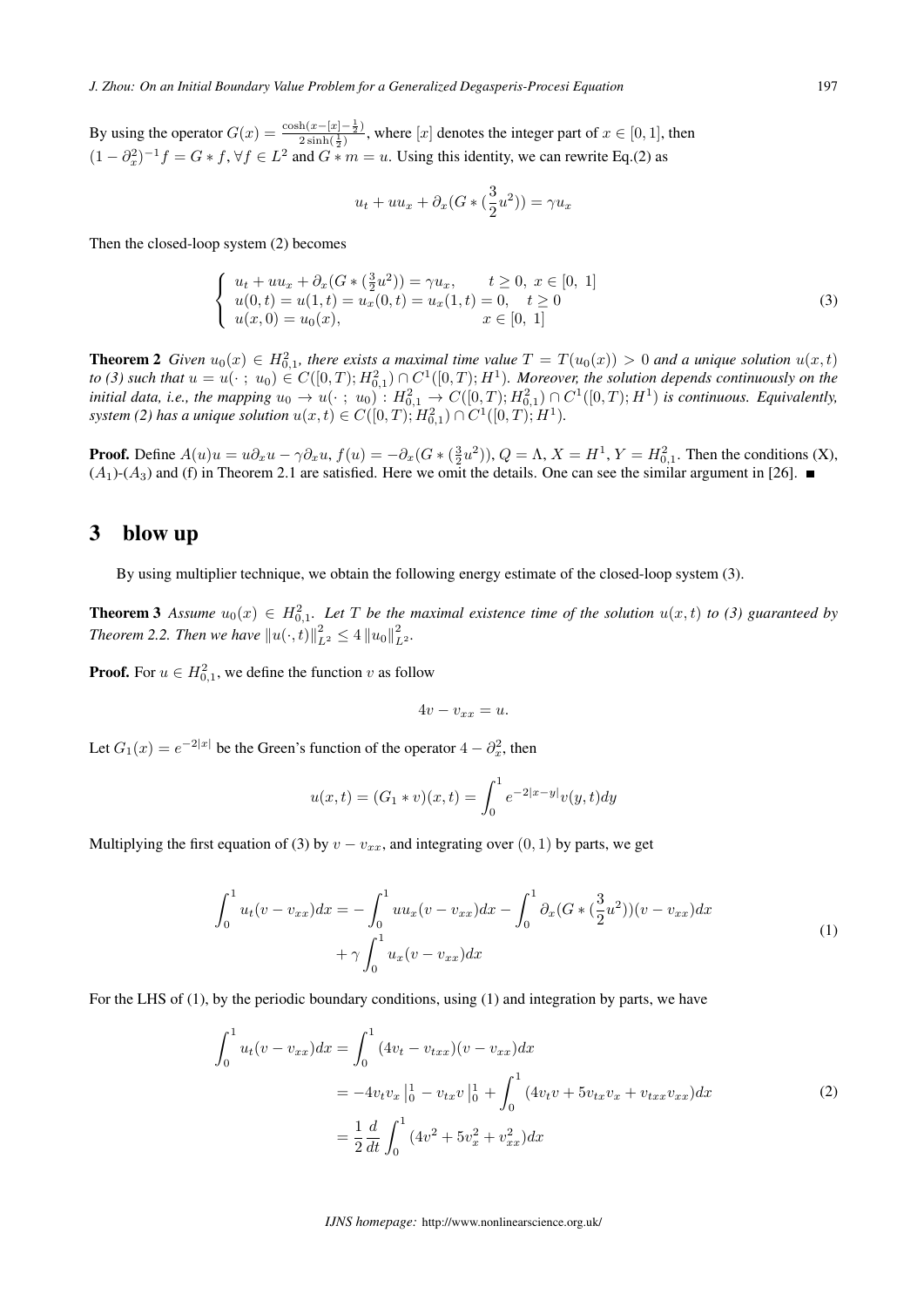Similarly, for the RHS of (1), we obtain

$$
-\int_{0}^{1} u u_{x}(v - v_{xx}) dx - \int_{0}^{1} \partial_{x} (G * (\frac{3}{2} u^{2})) (v - v_{xx}) dx + \gamma \int_{0}^{1} u_{x}(v - v_{xx}) dx
$$
  
\n
$$
= -\int_{0}^{1} u u_{x}(v - v_{xx}) dx - vG * (\frac{3}{2} u^{2}) \Big|_{0}^{1} + \int_{0}^{1} (G * (\frac{3}{2} u^{2})) v_{x} dx
$$
  
\n
$$
+ \partial_{x} (G * (\frac{3}{2} u^{2})) v_{x} \Big|_{0}^{1} - \int_{0}^{1} \partial_{x}^{2} (G * (\frac{3}{2} u^{2})) v_{x} dx + \gamma \int_{0}^{1} (4v_{x} - v_{xx}) (v - v_{xx}) dx
$$
  
\n
$$
= -\int_{0}^{1} u u_{x}(v - v_{xx}) dx + \int_{0}^{1} \frac{3}{2} u^{2} v_{x} dx + 2\gamma v^{2} \Big|_{0}^{1} - 2\gamma v_{x}^{2} \Big|_{0}^{1} - \gamma v v_{xx} \Big|_{0}^{1} + \frac{\gamma}{2} v_{x}^{2} \Big|_{0}^{1} + \frac{\gamma}{2} v_{xx}^{2} \Big|_{0}^{1}
$$
  
\n
$$
= -\int_{0}^{1} u u_{x}(v - v_{xx}) dx + \frac{3}{2} u^{2} v \Big|_{0}^{1} - 3 \int_{0}^{1} u u_{x} v dx
$$
  
\n
$$
= -\int_{0}^{1} u^{2} u_{x} dx
$$
  
\n
$$
= -\int_{0}^{1} u^{2} u_{x} dx
$$
  
\n
$$
= -\frac{1}{3} u^{3} \Big|_{0}^{1} = 0
$$
  
\n(3)

It follows from (1)-(3) that

$$
\frac{1}{2}\frac{d}{dt}\int_0^1 (4v^2 + 5v_x^2 + v_{xx}^2)dx = 0,
$$

i.e.,

$$
4 ||v(\cdot,t)||_{L^{2}}^{2} + 5 ||v_{x}(\cdot,t)||_{L^{2}}^{2} + ||v_{xx}(\cdot,t)||_{L^{2}}^{2}
$$
  
= 4 ||v(\cdot,0)||\_{L^{2}}^{2} + 5 ||v\_{x}(\cdot,0)||\_{L^{2}}^{2} + ||v\_{xx}(\cdot,0)||\_{L^{2}}^{2} (4)

On the other hand, we have

$$
||u(\cdot,t)||_{L^{2}}^{2} = \int_{0}^{1} u^{2} dx = \int_{0}^{1} (4v - v_{xx})^{2} dx
$$
  
=  $16 \int_{0}^{1} v^{2} dx - 8vv_{x} \Big|_{0}^{1} + 8 \int_{0}^{1} v_{x}^{2} dx + \int_{0}^{1} v_{xx}^{2} dx$   
=  $16 ||v(\cdot,t)||_{L^{2}}^{2} + 8 ||v_{x}(\cdot,t)||_{L^{2}}^{2} + ||v_{xx}(\cdot,t)||_{L^{2}}^{2}$   
 $\geq 4 ||v(\cdot,t)||_{L^{2}}^{2} + 5 ||v_{x}(\cdot,t)||_{L^{2}}^{2} + ||v_{xx}(\cdot,t)||_{L^{2}}^{2}.$  (5)

Then it follows from (4) and (5) that

$$
||u(\cdot,t)||_{L^{2}}^{2} = \int_{0}^{1} u^{2} dx = 16 ||v(\cdot,t)||_{L^{2}}^{2} + 8 ||v_{x}(\cdot,t)||_{L^{2}}^{2} + ||v_{xx}(\cdot,t)||_{L^{2}}^{2}
$$
  
\n
$$
\leq 4(4 ||v(\cdot,t)||_{L^{2}}^{2} + 5 ||v_{x}(\cdot,t)||_{L^{2}}^{2} + ||v_{xx}(\cdot,t)||_{L^{2}}^{2})
$$
  
\n
$$
= 4(4 ||v(\cdot,0)||_{L^{2}}^{2} + 5 ||v_{x}(\cdot,0)||_{L^{2}}^{2} + ||v_{xx}(\cdot,0)||_{L^{2}}^{2})
$$
  
\n
$$
\leq 4 ||u_{0}||_{L^{2}}^{2} .
$$
\n(6)

Now we present a blow-up result of solution to the closed-loop system (2) (or system (3)).

**Theorem 4** Assume  $u_0(x) \in H^2_{0,1}$ . Let T be the maximal existence time of the solution  $u(x,t)$  to (3) guaranteed by *Theorem 2.2.* If there exists one point  $x_0 \in (0,1)$  such that  $u_{xx}(x_0,t) = 0$  and  $u'_0(x_0) < -\sqrt{6}||u_0||_{L^2}$ , then the *corresponding solution to (3) blows up in finite time. Moreover, the maximal time of existence is estimated above by*

$$
\frac{1}{\sqrt{6}||u_0||_{L^2}}\ln(\frac{h(0)-\sqrt{6}||u_0||_{L^2}}{h(0)+\sqrt{6}||u_0||_{L^2}}),
$$

*where*  $h(0) = u'_0(x_0)$ .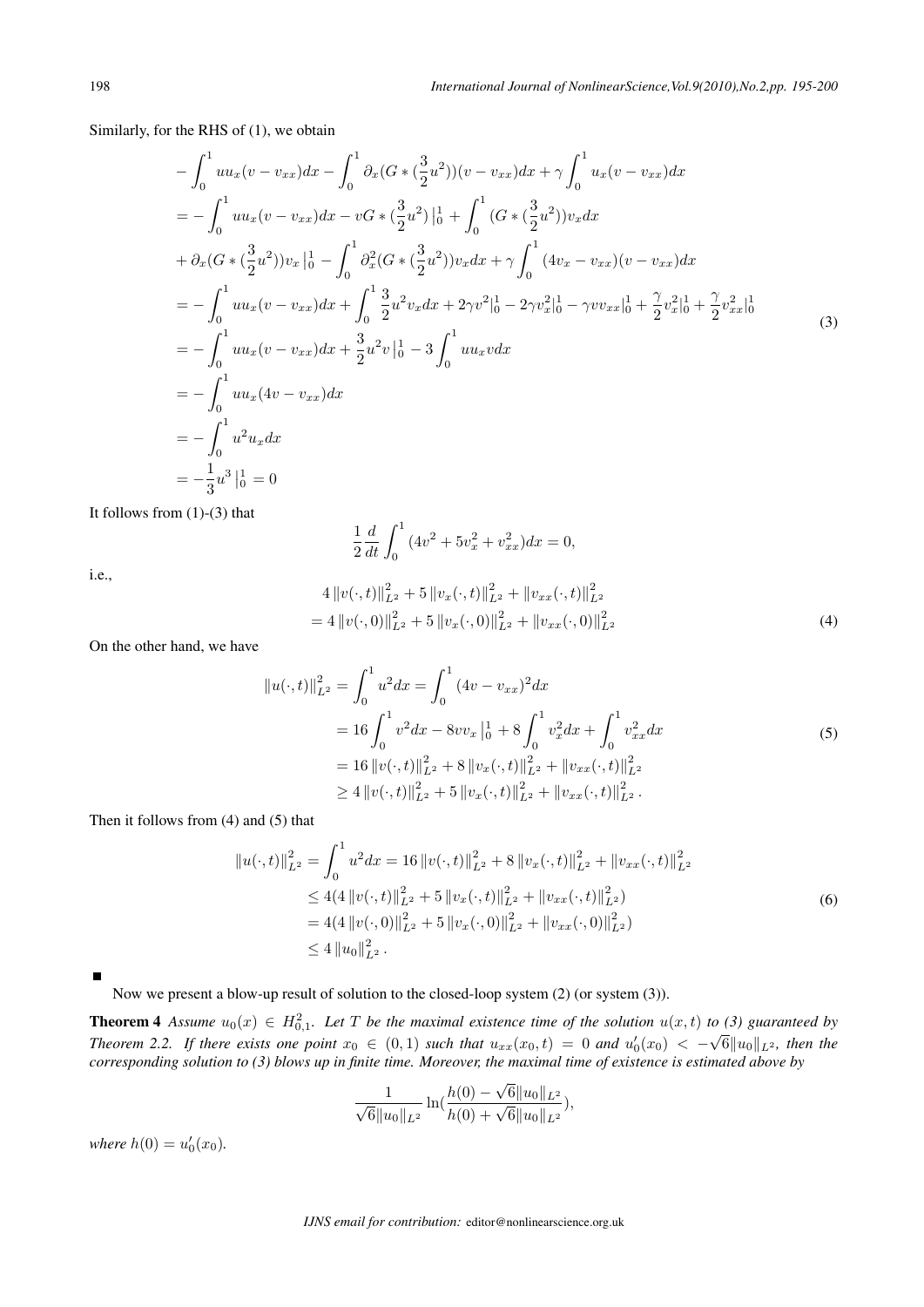**Proof.** Let  $T > 0$  be the maximal time of existence of the solution  $u(x, t)$  to (3) with the initial data  $u_0(x) \in H^2_{0,1}$ . Differentiating the first equation of (3) with respect to x, in view of  $\partial_x^2 G * f = G * f - f$ , we have

$$
u_{tx} = -u_x^2 - uu_{xx} + \gamma u_{xx} + \frac{3}{2}u^2 - G * (\frac{3}{2}u^2).
$$
 (7)

Let  $x = x_0$  in (7) and set  $h(t) = u_x(x_0, t)$ . Noting that  $G * (\frac{3}{2}u^2) \ge 0$ , we obtain

$$
h'(t) = -h^2(t) + \frac{3}{2}u^2(x_0, t).
$$
\n(8)

In view of (6), we have

$$
u^{2}(x_{0},t) \leq \|u\|_{L^{\infty}}^{2} \leq \|u\|_{L^{2}}^{2} \leq 4\|u_{0}\|_{L^{2}}^{2}.
$$
\n(9)

It follows from (8) and (9) that

 $h'(t) \leq -h^2(t) + 6||u_0||^2_{L^2}.$ 

Note that if  $h(0) \le -\sqrt{6} ||u_0||_{L^2}$ , then  $h(t) \le$ *√*  $6||u_0||_{L^2}$ , for all  $t \in [0, T)$ . Therefore, from the above inequality we obtain *√*

$$
\frac{h(0) + \sqrt{6}||u_0||_{L^2}}{h(0) - \sqrt{6}||u_0||_{L^2}}e^{\sqrt{6}||u_0||_{L^2}} - 1 \le \frac{\sqrt{6}||u_0||_{L^2}}{h(t) - \sqrt{6}||u_0||_{L^2}} < 0.
$$

Due to  $0 < \frac{h(0) + \sqrt{6} ||u_0||_{L^2}}{h(0) + \sqrt{6} ||u_0||_{L^2}}$  $\frac{h(0)+\sqrt{6}||u_0||_{L^2}}{h(0)-\sqrt{6}||u_0||_{L^2}}$  < 1, then exists

$$
T_0 \le \frac{1}{\sqrt{6}||u_0||_{L^2}} \ln(\frac{h(0) - \sqrt{6}||u_0||_{L^2}}{h(0) + \sqrt{6}||u_0||_{L^2}})
$$

such that

$$
\lim_{t \to T_0} h(t) = -\infty.
$$

#### Acknowledgements

J. Zhou would like to acknowledge funding from the Natural Science Foundation of the Jiangsu Higher Education Institutions of China (no. 09KJB110003) and Jiangsu Planned Projects for Postdoctoral Research Funds (no. 0902107C) and the Startup Fund for Advanced Talents of Jiangsu University (no. 09JDG013).

## References

- [1] A. Degasperis and M. Procesi. Asymptotic integrability, in: A. Degasperis, G. Gaeta (Eds.), *Symmetry and Perturbation Theory (SPT 98)*, Rome, December 1998, *World Scientific, River Edge, NJ*, (1999), 23-37.
- [2] A. Degasperis, D. D. Holm and A. N. W. Hone. A New Integral Equation with Peakon Solutions. *Theo. Math.Phys.,*133: (2002),1463-1474.
- [3] H. R. Dullin and G. A. Gottwald. Camassa-Holm, Kortewed-de Vries-5 and other asymptotically equivalent equations for shallow water waves. *Fluid. Dyn. Res.,*33: (2003), 37-95.
- [4] Z. Yin. On the Cauchy problem for an integrable equation with peakon solutions. *I11.J. Math.,*47(3):(2003), 649-666.
- [5] Z. Yin. Global weak solutions to a new periodic integrable equation with peakon solutions. *J. Funct.Anal.,* 212(1): (2004),182-194.
- [6] Z. Yin. Global solutions to a new integrable equation with peakons. *Ind. Univ. Math. J.,* 53(4): (2004),1189-1210.
- [7] Z. Yin. Global existence for a new periodic integrable equation. *J. Math. Anal. Appl.,* 283(1): (2003),129-139.
- [8] Y. Zhou. Blow-up phenomena for the integrable Degasperis-Procesi equation. *Phys. Lett. A.,* 328(2-3):(2004), 157- 162.
- [9] J. Escher, Y. Liu and Z. Yin. Global weak solutions and blow-up structure for the Degasperis-Procesi equation. *J. Func. Anal.,* 241(2): (2006),57-485.
- [10] Z. Yin. Well-posedness, blow up, and global existence for an integrable shallow water equation. *Disc. Conti. Dyn. Sys.,*11(2-3): (2004), 393-411.